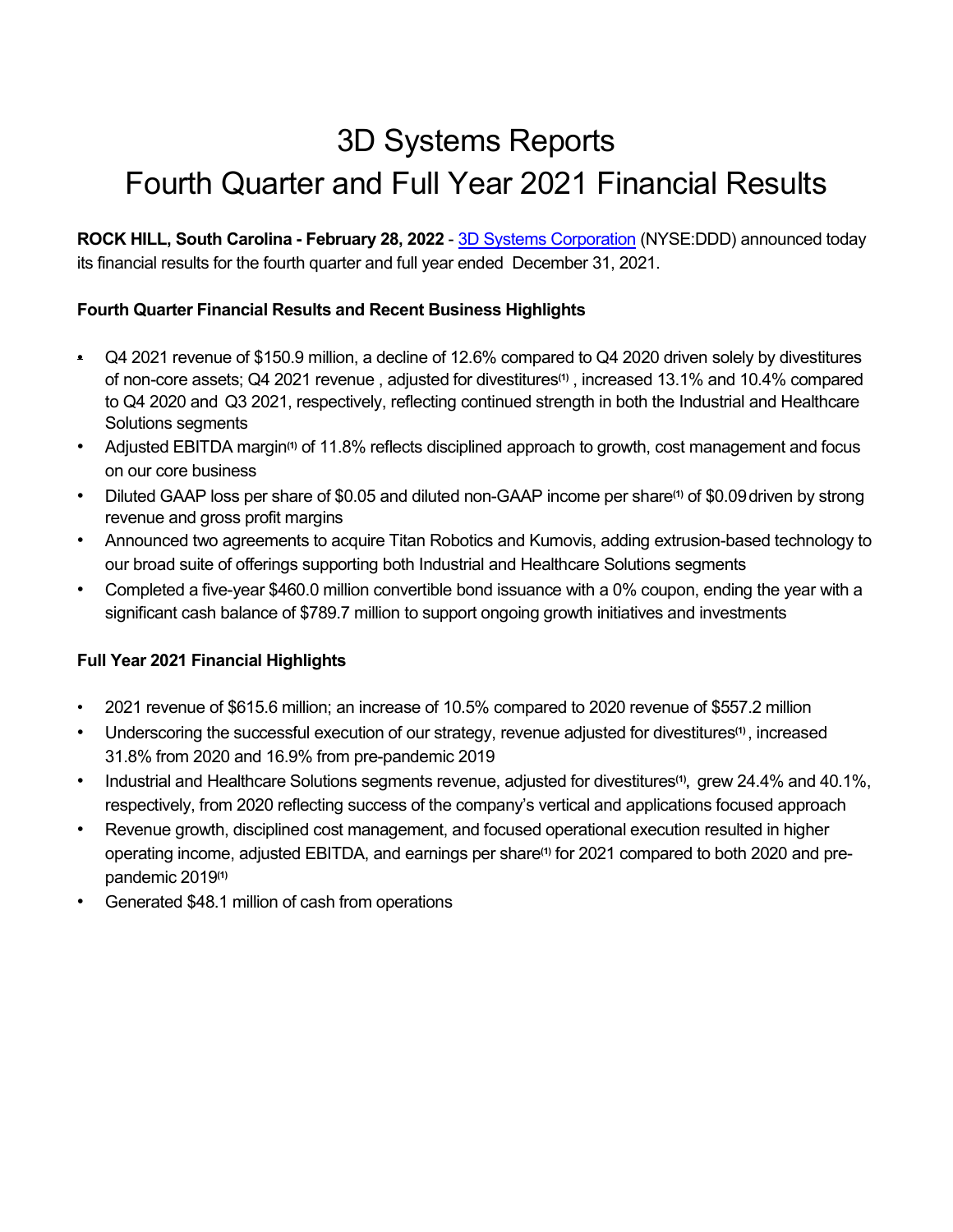|                                                      | <b>Quarter Ended December 31,</b> |      |                    | Year Ended December 31, |             |      |         |  |  |
|------------------------------------------------------|-----------------------------------|------|--------------------|-------------------------|-------------|------|---------|--|--|
| (in millions, expect per share data)                 | 2021                              |      | 2020               |                         | 2021        |      | 2020    |  |  |
| Revenue                                              | \$<br>$150.9$ \$                  |      | 172.7              | -\$                     | 615.6 \$    |      | 557.2   |  |  |
| Operating income (loss)                              | \$<br>$(3.8)$ \$                  |      | 0.7                | \$                      | $(33.1)$ \$ |      | (119.0) |  |  |
| Net income (loss)                                    | \$<br>$(6.2)$ \$                  |      | $(19.8)$ \$        |                         | 322.1       | \$   | (149.6) |  |  |
| Basic income (loss) per share                        | \$<br>$(0.05)$ \$                 |      | $(0.16)$ \$        |                         | 2.62        | -\$  | (1.27)  |  |  |
| Diluted income (loss) per share                      | \$<br>$(0.05)$ \$                 |      | $(0.16)$ \$        |                         | 2.55        | - \$ | (1.27)  |  |  |
|                                                      |                                   |      |                    |                         |             |      |         |  |  |
| Non-GAAP measures for year-over-year comparisons (1) |                                   |      |                    |                         |             |      |         |  |  |
| Non-GAAP operating income                            | \$<br>$12.3$ \$                   |      | $16.1 \text{ }$ \$ |                         | 49.8 \$     |      | 0.3     |  |  |
| Non-GAAP net income (loss)                           | \$<br>$11.5$ \$                   |      | 10.6               | - \$                    | 56.6        | -\$  | (13.1)  |  |  |
| Non-GAAP basic income (loss) per share               | \$<br>0.09                        | - \$ | 0.09               | -\$                     | 0.46        | \$   | (0.11)  |  |  |
| Non-GAAP diluted income (loss) per share             | \$<br>$0.09$ \$                   |      | $0.09$ \$          |                         | 0.45        | -S   | (0.11)  |  |  |
| <b>Adjusted EBITDA</b>                               | \$<br>17.9                        | -\$  | 22.9               | S                       | 74.1        | \$   | 28.7    |  |  |

(1) See "Presentation of Information in this Press Release" below for a description and the Appendix for reconciliation of non-GAAP revenue, adjusted for divestitures, operating income (loss), net income (loss) and basic and diluted income (loss) per share to the most closely comparable GAAP measure.

## Summary Comments on Results

Commenting on the results, President and CEO, Dr. Jeffrey Graves said, "2021 was a remarkable year for 3D Systems. In the face of a difficult operating environment, we executed well against our four-phased strategy that we introduced in the summer of 2020. As a result, we exited 2021 as one of the largest and the most profitable pure-play additive manufacturing companies in the world, entering 2022 with great momentum, an extremely strong balance sheet, and focused on investing for the exciting growth we see ahead. Our segment-led application focus leverages the unique scale of our business and breadth of our technologies, which span polymer and metal printing systems, as well as the most advanced materials and software technology platforms in the industry. The success attained through our intense focus on bell-weather customer applications in key market verticals is clearly reflected in the strong, double-digit revenue growth of our core additive manufacturing business. At the same time, the impact of our lean organization structure and effective cost management has driven earnings per share higher than, not only 2020, but also our pre-pandemic 2019. This combination of revenue growth and profitability has singled us out as leaders in our industry, creating significant value for our customers, our employees and our shareholders alike. This performance, when combined with our exceptional balance sheet and operating cash flow, positions us very well to invest for the exciting future now expanding before us."

Dr. Graves continued, "By organizing our company into two market-focused business units, Healthcare and Industrial Solutions, we have been able to clearly identify the unique technologies, expertise and infrastructure required to be a comprehensive provider of additive manufacturing solutions for key verticals within each of these segments. In 2021, we invested significantly in both R&D and infrastructure for growth and continued operational efficiency improvements. An important focus was talent acquisition, both through direct hiring in key leadership roles, and through the acquisition of two software firms, Additive Works, specializing in print process simulation, and Oqton, developers of a unique 'manufacturing operating system' that we believe will accelerate the adoption of additive manufacturing in production environments for the entire 3D printing industry. Beyond these core technology investments, in 2021 we also invested to expand our biologics technology and printing expertise, which we believe will be instrumental in enabling next-generation applications ranging from the acceleration of new drug therapies to the manufacturing of human organs. This investment theme continued in early 2022 with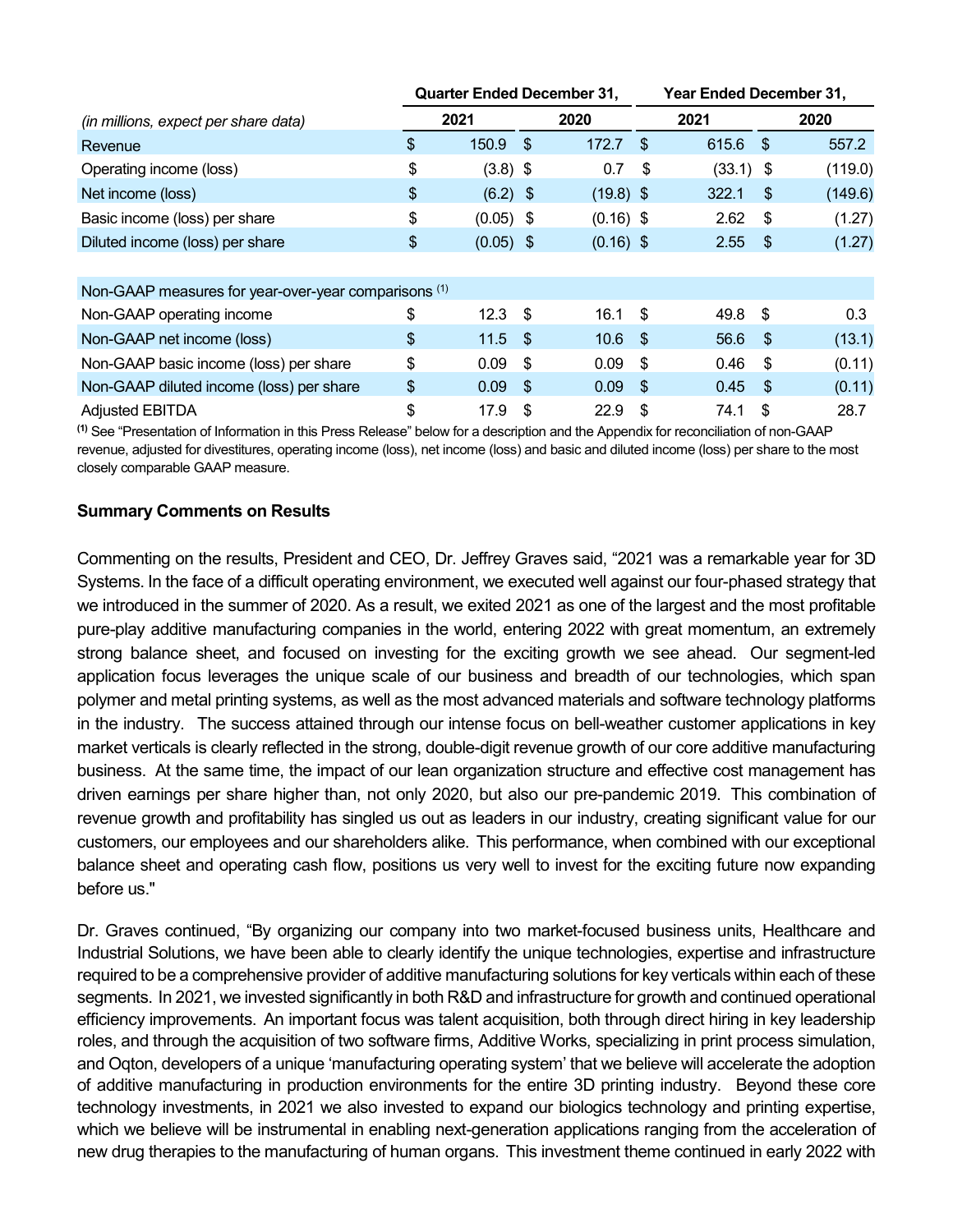the announcement of our agreements to acquire two companies having unique polymeric extrusion technology for 3D printing, Titan and Kumovis, and further expand our application capabilities."

Dr. Graves summarized, "As we enter 2022, there are clear challenges that all companies are facing - inflation, supply chain constraints, COVID-19 variants, and geopolitical instability - all of which may have an impact on the global economy and our results. However, at 3D Systems we enter the new year with a great deal of optimism, confident that continued execution of our strategy to deliver essential solutions to our Healthcare and Industrial customers, while prudently increasing investment in our core technologies and infrastructure to meet our growing demand outlook, will accelerate adoption of additive manufacturing. We believe the result will be exciting, profitable growth, and the creation of meaningful shareholder value in the years ahead."

## Summary of Fourth Quarter Results

Revenue for the fourth quarter of 2021 decreased 12.6% to \$150.9 million compared to the same period last year. The decrease is solely a result of business divested during 2021. When excluding revenue from divestitures, the business had strong double-digit growth of 13.1% over the same period last year. Compared to the third quarter of 2021, and adjusting for divestitures, company revenue increased 10.4%. The results reflect continued strength in Healthcare Solutions and an increase in demand from Industrial Solutions customers. The strong divestiture-adjusted double-digit revenue growth in our business was driven primarily by higher revenue in the Industrial Solutions segment, which increased 22.2% from fourth quarter 2020 and 12.4% from third quarter 2021. This is the fourth consecutive quarter of year-over-year divestiture adjusted revenue growth in the Industrial Solutions segment. Revenue adjusted for divestitures from Healthcare Solutions increased 5.1% compared to the same period last year, and increased 8.4% compared to third quarter 2021.

Gross profit margin in the fourth quarter of 2021 was 43.9% compared to 42.0% in the same period last year. Non-GAAP gross profit margin was 44.1% compared to 42.9% in the same period last year. GAAP and non-GAAP gross profit margins increased primarily as a result of better absorption of supply chain overhead resulting from higher production, combined with strong inventory management resulting in reduced obsolescence. Prior year gross margin included \$1.5 million of cost optimization expenses which favorably impacted year over year GAAP gross margin comparisons.

Operating expenses decreased 2.3% to \$70.1 million in the fourth quarter of 2021 compared to the same period a year ago. On a non-GAAP basis, operating expenses were \$54.3 million, a 6.4% decrease from the same period a year ago. The non-GAAP decrease is primarily a result of lower SG&A expenses due to restructuring efforts and divestitures.

## Summary of Full-Year 2021 Results

Revenue for 2021 of \$615.6 million increased 10.5% compared to the prior year. Revenue adjusted for divestitures increased 31.8% compared to 2020, and 16.9% from pre-pandemic 2019, reflecting the successful strategy of divesting non-core assets and transforming into a company focused on delivering additive manufacturing solutions for Industrial and Healthcare Solutions customers. Both the Healthcare and Industrial Solutions segments contributed to the growth, with Healthcare revenue adjusted for divestitures increasing 40.1% and Industrial increasing 24.4% compared to 2020.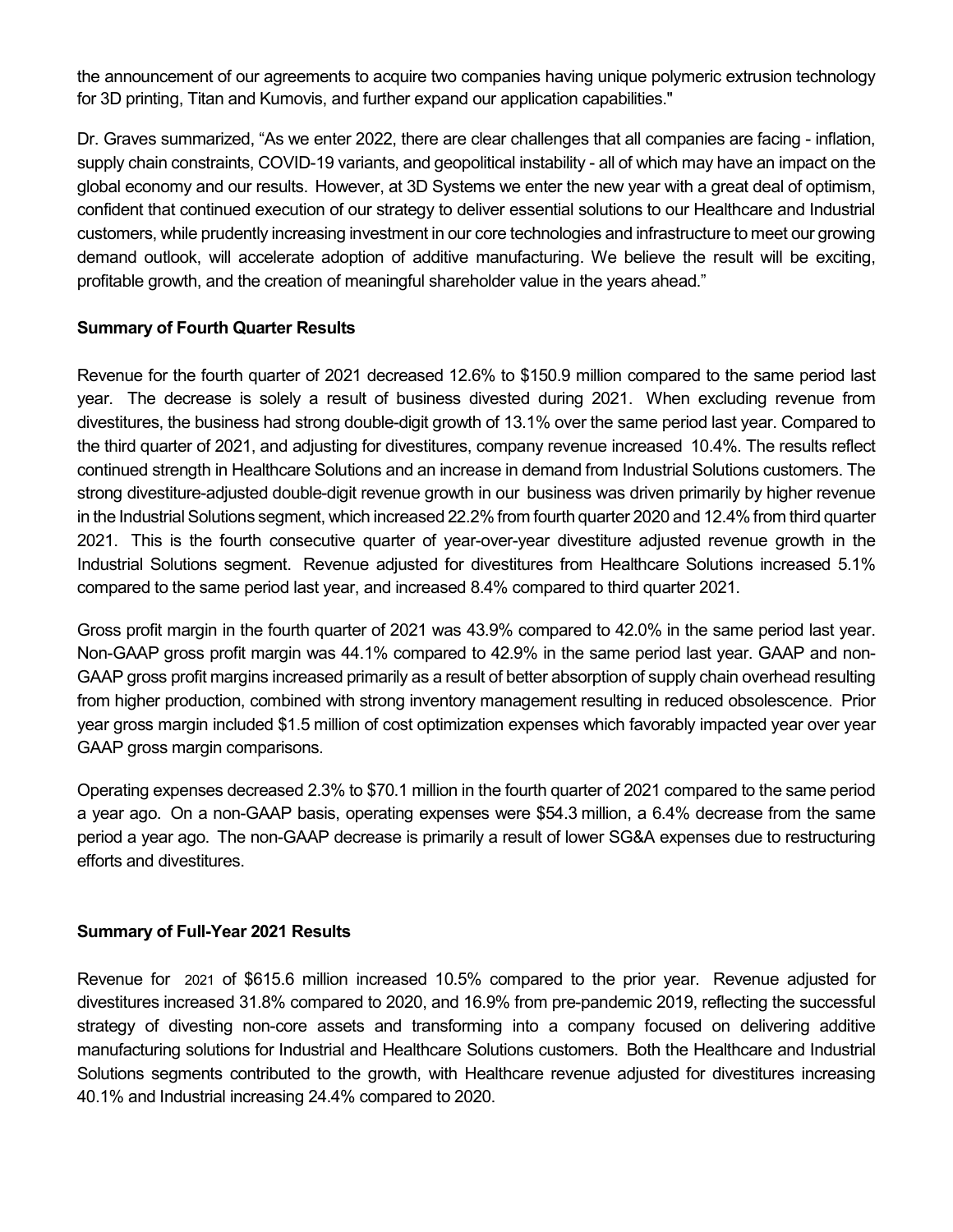Gross profit margin for the full year 2021 was 42.8% compared to 40.1% in the prior year. Non-GAAP gross profit margin was 43.0% for the full year 2021 compared to 42.6% in the prior year. Gross profit margin under GAAP increased primarily as a result of prior year end of life inventory charges and cost optimization expenses. Better absorption of supply chain overhead resulting from higher production, combined with strong inventory management resulted in reduced obsolescence which benefited both GAAP and non-GAAP gross margins.

Operating expenses for the full year 2021 decreased 13.3% to \$296.8 million compared to the prior year, primarily as a result of a goodwill impairment charge of \$48.3 million and cost optimization charges of \$20.1 million that both occurred in 2020. Non-GAAP operating expenses were \$214.7 million in 2021, a 9.4% decrease from the prior year. The lower non-GAAP operating expenses are primarily a result of restructuring efforts done in late 2020 and businesses divested as part of the company's strategic plan.

# 2022 Outlook

The company is now providing annual guidance for revenue, non-GAAP gross margins and non-GAAP operating expenses. The company expects full-year 2022 revenue to be within a range of \$570 million and \$630 million. The company expects full-year 2022 non-GAAP gross margins to be between 40% to 44% and non-GAAP operating expenses to be between \$225 million and \$250 million. Our 2022 guidance assumes no significant macroeconomic events that negatively impact our business, such as COVID-19, geopolitical events, or other factors that could impact either demand or disrupt our supply chain.

# Financial Liquidity

At December 31, 2021, the company had cash and cash equivalents of \$789.7 million, and total debt of \$460.0 million. The \$705.3 million increase since December 31, 2020 was primarily driven by proceeds from divestitures of \$421.1 million, net proceeds from a \$460.0 million convertible bond issuance, and cash generated from operations of \$48.1 million, partially offset by acquisition costs of \$139.7 million, capital expenditures of \$18.8 million and debt repayment of \$21.4 million.

## Q4 and FY 2021 Conference Call and Webcast

3D Systems will file its Annual Report on Form 10-K for the year ended December 31, 2021 with the Securities and Exchange Commission on March 1, 2022. The company will host a conference call and simultaneous webcast to discuss these results this afternoon, which may be accessed as follows:

Date: Monday, February 28, 2022 Time: 4:30 p.m. Eastern Time Listen via webcast: www.3dsystems.com/investor Participate via telephone: 201-689-8345

A replay of the webcast will be available approximately two hours after the live presentation at www.3dsystems.com/investor.

# Forward-Looking Statements

Certain statements made in this release that are not statements of historical or current facts are forward-looking statements within the meaning of the Private Securities Litigation Reform Act of 1995. Forward-looking statements involve known and unknown risks, uncertainties and other factors that may cause the actual results,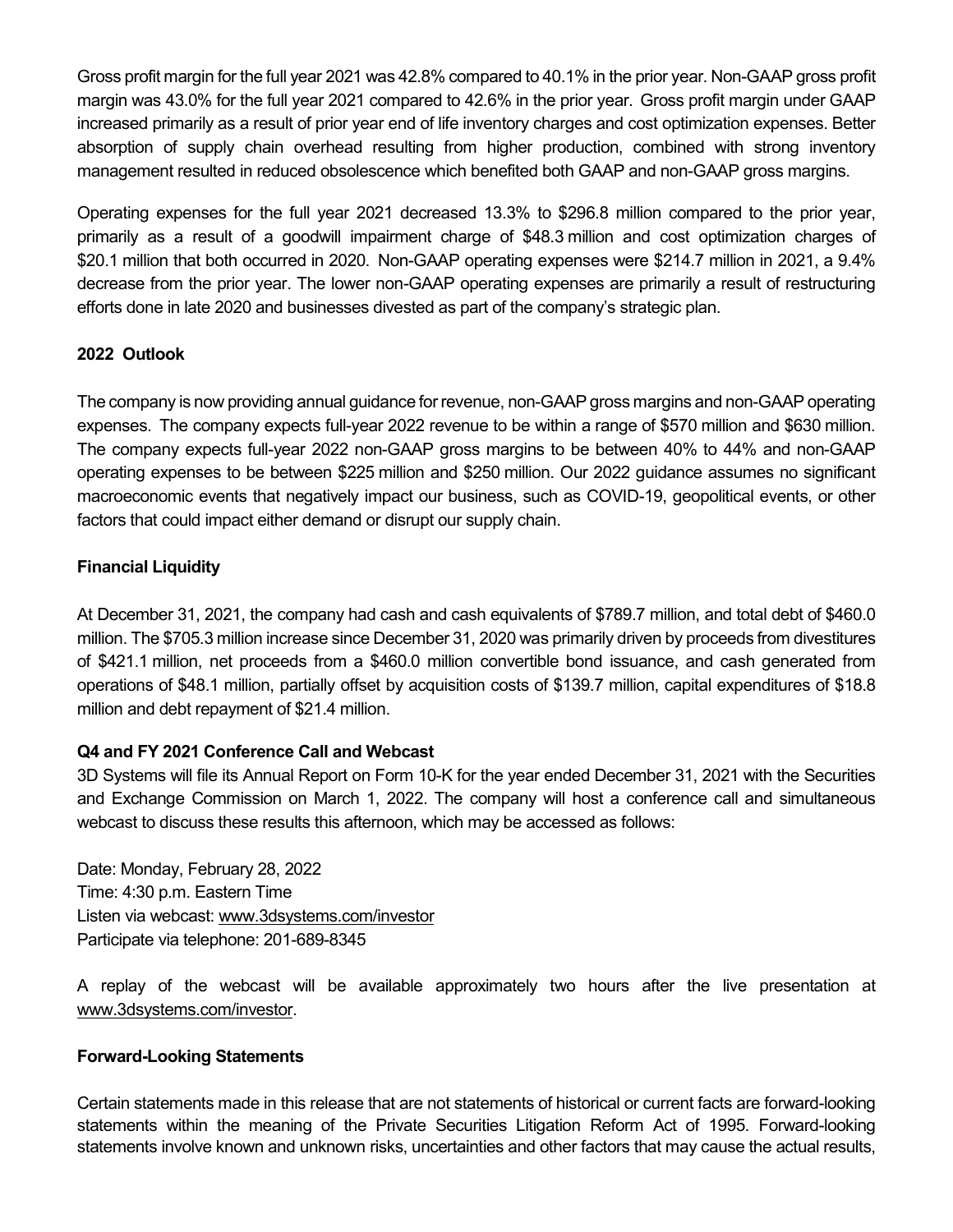performance or achievements of the company to be materially different from historical results or from any future results or projections expressed or implied by such forward-looking statements. In many cases, forward looking statements can be identified by terms such as "believes," "belief," "expects," "may," "will," "estimates," "intends," "anticipates" or "plans" or the negative of these terms or other comparable terminology. Forward-looking statements are based upon management's beliefs, assumptions and current expectations and may include comments as to the company's beliefs and expectations as to future events and trends affecting its business and are necessarily subject to uncertainties, many of which are outside the control of the company. The factors described under the headings "Forward-Looking Statements" and "Risk Factors" in the company's periodic filings with the Securities and Exchange Commission, as well as other factors, could cause actual results to differ materially from those reflected or predicted in forward-looking statements. Although management believes that the expectations reflected in the forward-looking statements are reasonable, forward-looking statements are not, and should not be relied upon as a guarantee of future performance or results, nor will they necessarily prove to be accurate indications of the times at which such performance or results will be achieved. The forward-looking statements included are made only as the date of the statement. 3D Systems undertakes no obligation to update or revise any forward-looking statements made by management or on its behalf, whether as a result of future developments, subsequent events or circumstances or otherwise, except as required by law.

## Presentation of Information in this Press Release

3D Systems reports its financial results in accordance with GAAP. Management also reviews and reports certain non-GAAP measures, including: non-GAAP revenue, non-GAAP Gross profit, non-GAAP Gross profit margin, non-GAAP Operating expenses, non-GAAP Operating (loss)/income, non-GAAP Interest and other income/(expense), net, non-GAAP Net income (loss), non-GAAP Basic and Diluted Income (Loss) per Share, adjusted EBITDA and adjusted EBITDA Margin. These non-GAAP measures exclude certain special items that management does not view as part of 3D Systems' underlying results as they may be highly variable, may be unusual or infrequent, are difficult to predict and can distort underlying business trends and results. Management believes that the non-GAAP measures provide useful additional insight into underlying business trends and results and provide a more meaningful comparison of period-over-period results. Additionally, management uses the non-GAAP measures for planning, forecasting and evaluating business and financial performance, including allocating resources and evaluating results relative to employee compensation targets. 3D Systems' non-GAAP measures are not calculated in accordance with or as required by GAAP and may not be calculated the same as similarly titled measures used by other companies. These non-GAAP measures should thus be considered as supplemental in nature and not considered in isolation or as a substitute for the related financial information prepared in accordance with GAAP.

To calculate the non-GAAP measures, 3D Systems excludes the impact of the following items:

- amortization of intangible assets, a non-cash expense, as 3D Systems' intangible assets were primarily acquired in connection with business combinations;
- costs incurred in connection with acquisitions and divestitures, such as legal, consulting and advisory fees;
- stock-based compensation expenses, a non-cash expense;
- restructuring charges (cost optimization plans), impairment charges, including goodwill, divestiture gains or losses, and severance charges pertaining to senior level employees;
- certain compensation expense related to the 2021 Volumetric acquisition; and
- revenue from divestitures included in current and comparable periods necessary to calculate revenue growth excluding the impact of divestitures

Amortization of intangibles, acquisition and divestiture related costs are excluded from non-GAAP measures as the timing and magnitude of business combination transactions are not predictable, can vary significantly from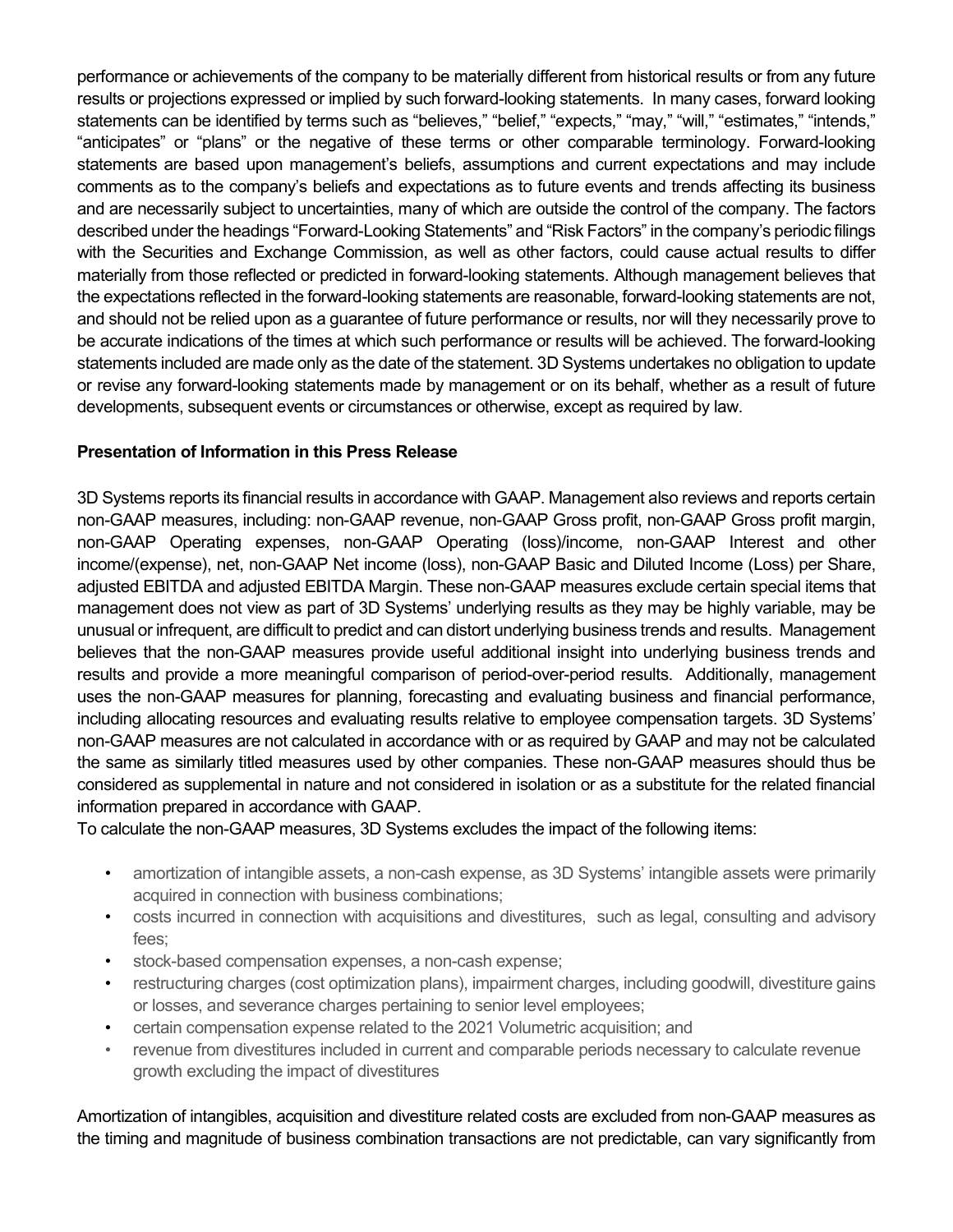period to period and the purchase price allocated to amortizable intangible assets and the related amortization period are unique to each acquisition. Amortization of intangible assets will recur in future periods until such intangible assets have been fully amortized. While intangible assets contribute to the Company's revenue generation, the amortization of intangible assets does not directly relate to the sale of the Company's products or services. Additionally, intangible asset amortization expense typically fluctuates based on the size and timing of the Company's acquisition activity. Accordingly, the Company believes excluding the amortization of intangible assets enhances the Company's and investors' ability to compare the Company's past financial performance with its current performance and to analyze underlying business performance and trends. Although stock-based compensation is a key incentive offered to certain of our employees, we continue to evaluate our business performance excluding stock-based compensation; therefore, it is excluded from non-GAAP measures. Stockbased compensation expenses will recur in future periods. Restructuring charges (cost optimization plans), impairment charges, including goodwill, divestiture gains or losses, and severance charges pertaining to senior level employees, are excluded from non-GAAP measures as the frequency and magnitude of these activities may vary widely from period to period. Additionally, impairment charges, including goodwill, are non-cash. Furthermore, 3D Systems excludes contingent consideration recorded as compensation expense related to the 2021 Volumetric acquisition from non-GAAP measures as management evaluates financial performance excluding this expense, which is viewed by management as similar to acquisition consideration.

The matters discussed above are tax effected, as applicable, in calculating non-GAAP net income and basic and diluted earnings per share.

Adjusted EBITDA, defined as net income, plus income tax (provision)/benefit, interest and other income/(expense), net, stock-based compensation expense, amortization of intangibles, depreciation expense and other non-recurring and/or non-cash items all as described above, is used by management to evaluate performance and helps measure financial performance period-over-period.

A reconciliation of GAAP to non-GAAP financial measures is provided in the accompanying schedules.

3D Systems does not provide forward-looking guidance for certain measures on a GAAP basis. The company is unable to provide a quantitative reconciliation of forward-looking non-GAAP gross margins and non-GAAP operating expenses to the most directly comparable forward-looking GAAP measures without unreasonable effort because certain items, including legal, acquisition expenses, stock-compensation expense, intangible amortization expense, restructuring expenses, and goodwill impairment, are difficult to predict and estimate. These items are inherently uncertain and depend on various factors, many of which are beyond the company's control, and as such, any associated estimate and its impact on GAAP performance could vary materially.

# About 3D Systems

More than 30 years ago, 3D Systems brought the innovation of 3D printing to the manufacturing industry. Today, as the leading Additive Manufacturing solutions partner, we bring innovation, performance, and reliability to every interaction - empowering our customers to create products and business models never before possible. Thanks to our unique offering of hardware, software, materials and services, each application-specific solution is powered by the expertise of our application engineers who collaborate with customers to transform how they deliver their products and services. 3D Systems' solutions address a variety of advanced applications in Healthcare and Industrial Solutions markets such as Medical and Dental, Aerospace & Defense, Automotive and Durable Goods. More information on the company is available at www.3dsystems.com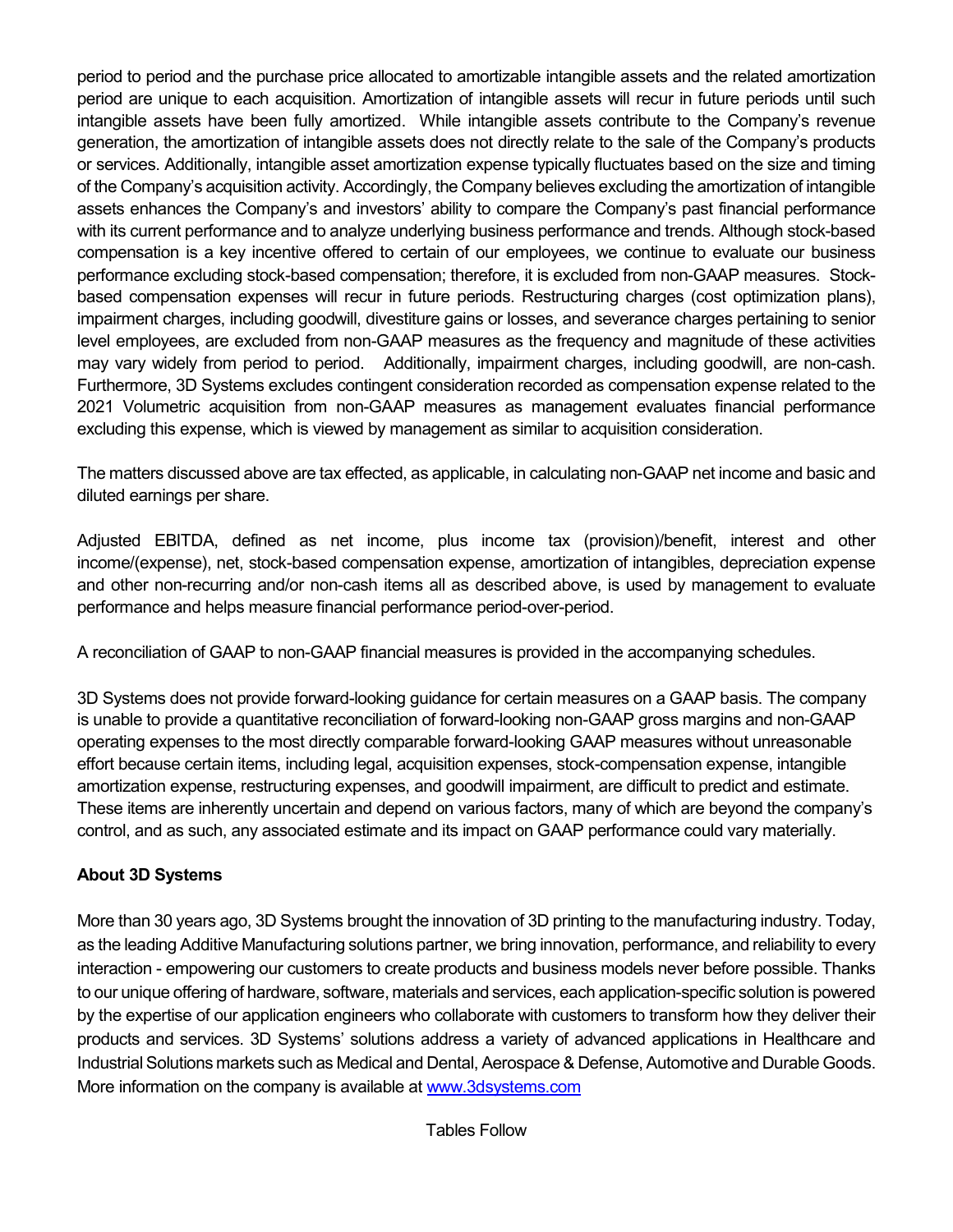# 3D Systems Corporation Unaudited Condensed Consolidated Balance Sheets December 31, 2021 and December 31, 2020

| (In thousands, except par value)                                                       | December 31,<br>2021 |              | December 31,<br>2020 |
|----------------------------------------------------------------------------------------|----------------------|--------------|----------------------|
| <b>ASSETS</b>                                                                          |                      |              |                      |
| Current assets:                                                                        |                      |              |                      |
| Cash and cash equivalents                                                              | \$<br>789.657        | $\mathbb{S}$ | 75.010               |
| Accounts receivable, net of reserves - \$2,445 and \$4,392                             | 106.540              |              | 114.254              |
| Inventories                                                                            | 92,887               |              | 116.667              |
| Prepaid expenses and other current assets                                              | 42.653               |              | 33.145               |
| Current assets held for sale                                                           |                      |              | 18.439               |
| Total current assets                                                                   | 1.031.737            |              | 357.515              |
| Property and equipment, net                                                            | 57.257               |              | 75,356               |
| Intangible assets, net                                                                 | 45.835               |              | 28.083               |
| Goodwill                                                                               | 345,588              |              | 161,765              |
| Right of use assets                                                                    | 46.356               |              | 48.620               |
| Deferred income tax asset                                                              | 5.054                |              | 6.247                |
| Assets held for sale                                                                   |                      |              | 31.684               |
| Other assets                                                                           | 17,272               |              | 23,785               |
| Total assets                                                                           | 1.549.099            |              | 733.055              |
| <b>LIABILITIES AND EOUITY</b>                                                          |                      |              |                      |
| Current liabilities:                                                                   |                      |              |                      |
| Current portion of long term debt                                                      | \$                   | $\mathbf S$  | 2.051                |
| Current right of use liabilities                                                       | 8.344                |              | 9.534                |
| Accounts payable                                                                       | 57.366               |              | 45.174               |
| Accrued and other liabilities                                                          | 76.994               |              | 69.812               |
| Current deferred tax liabilities                                                       |                      |              |                      |
| Customer deposits                                                                      | 7.281                |              | 7.750                |
| Deferred revenue                                                                       | 28.027               |              | 30.302               |
| Current liabilities held for sale                                                      |                      |              | 11.107               |
| Total current liabilities                                                              | 178.012              |              | 175.730              |
| Long-term debt, net of deferred financing costs                                        |                      |              | 19.218               |
| Convertible notes pavable, net                                                         | 446,859              |              |                      |
| Long-term right of use liabilities                                                     | 47.420               |              | 48.469               |
| Deferred income tax liability                                                          | 2.173                |              | 4.716                |
| Liabilities held for sale                                                              |                      |              | 2.952                |
| Other liabilities                                                                      | 32.254               |              | 51.247               |
| <b>Total liabilities</b>                                                               | 706.718              |              | 302.332              |
| Commitments and contingencies (Note 23)                                                |                      |              |                      |
| Stockholders' equity:                                                                  |                      |              |                      |
| Common stock, \$0.001 par value, authorized 220,000 shares; issued 128,375 and 127,626 | 128                  |              | 128                  |
| Additional paid-in capital                                                             | 1.501.210            |              | 1.404.964            |
| Treasurv stock. at cost - 0 shares and 3.494 shares                                    |                      |              | (22.590)             |
| Accumulated deficit                                                                    | (621.251)            |              | (943.303)            |
| Accumulated other comprehensive loss                                                   | (37,706)             |              | (8.476)              |
| Total stockholders' equity                                                             | 842.381              |              | 430.723              |
| Total liabilities and stockholders' equity                                             | 1,549,099            |              | 733,055              |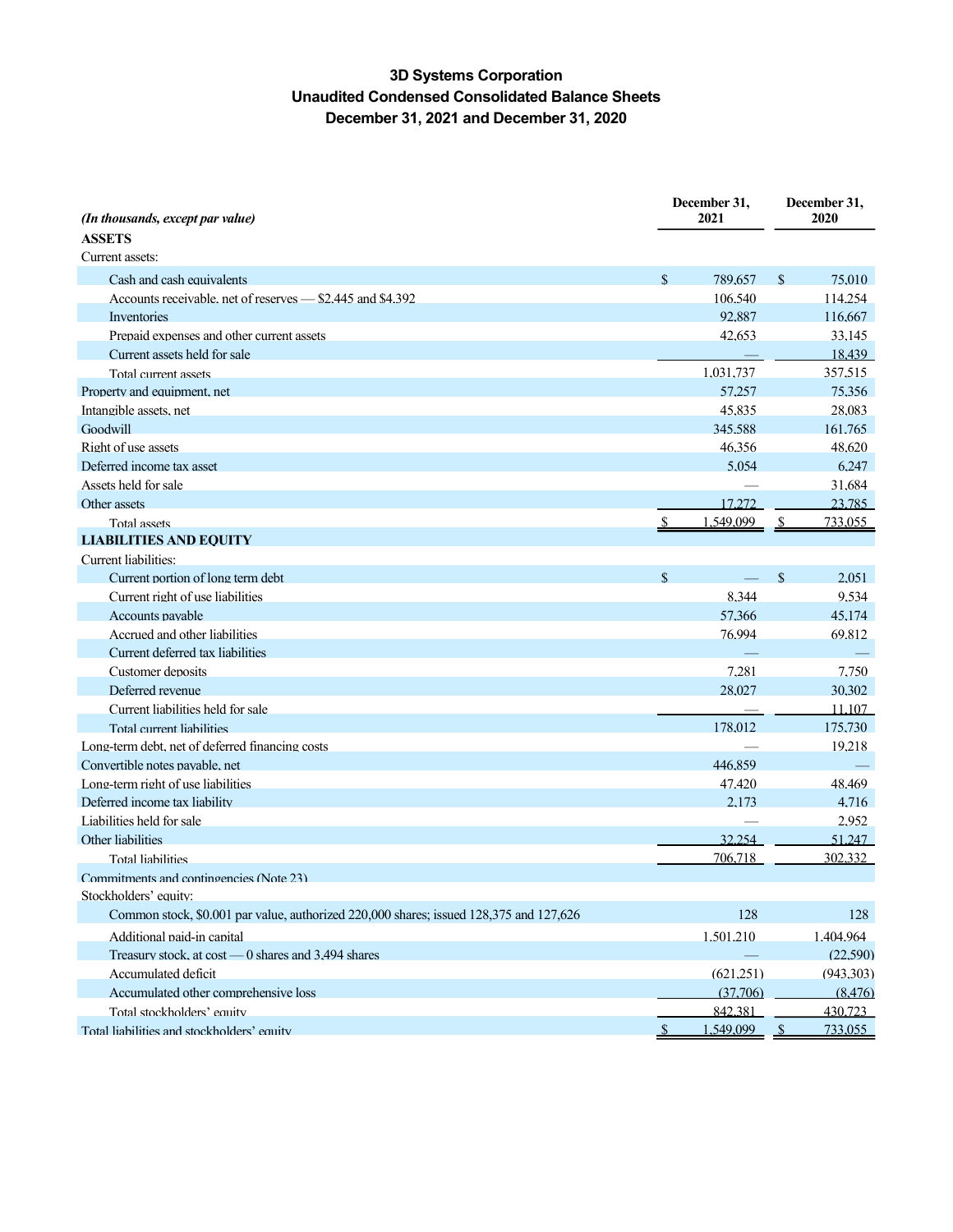## 3D Systems Corporation Unaudited Condensed Consolidated Statements of Operations Year Ended December 31, 2021, 2020 and 2019

|                                                           | <b>Year Ended December 31,</b> |          |    |            |               |           |  |  |  |
|-----------------------------------------------------------|--------------------------------|----------|----|------------|---------------|-----------|--|--|--|
| (in thousands, except per share amounts)                  |                                | 2021     |    | 2020       |               | 2019      |  |  |  |
| Revenue:                                                  |                                |          |    |            |               |           |  |  |  |
| Products                                                  | $\mathbb{S}$                   | 428,742  | \$ | 332,799    | $\mathcal{S}$ | 389,337   |  |  |  |
| Services                                                  |                                | 186,897  |    | 224,441    |               | 247,017   |  |  |  |
| Total revenue                                             |                                | 615,639  |    | 557,240    |               | 636,354   |  |  |  |
| Cost of sales:                                            |                                |          |    |            |               |           |  |  |  |
| Products                                                  |                                | 245,169  |    | 220,415    |               | 234,581   |  |  |  |
| Services                                                  |                                | 106,692  |    | 113,450    |               | 121,232   |  |  |  |
| Total cost of sales                                       |                                | 351,861  |    | 333,865    |               | 355,813   |  |  |  |
| Gross profit                                              |                                | 263,778  |    | 223,375    |               | 280,541   |  |  |  |
| Operating expenses:                                       |                                |          |    |            |               |           |  |  |  |
| Selling, general and administrative                       |                                | 227,697  |    | 219,895    |               | 254,355   |  |  |  |
| Research and development                                  |                                | 69,150   |    | 74,143     |               | 83,290    |  |  |  |
| Impairment of goodwill                                    |                                |          |    | 48,300     |               |           |  |  |  |
| Total operating expenses                                  |                                | 296,847  |    | 342,338    |               | 337,645   |  |  |  |
| Loss from operations                                      |                                | (33,069) |    | (118,963)  |               | (57, 104) |  |  |  |
| Interest and other income (expense), net                  |                                | 352,609  |    | (24, 447)  |               | (7,996)   |  |  |  |
| Income (loss) before income taxes                         |                                | 319,540  |    | (143, 410) |               | (65,100)  |  |  |  |
| Benefit (provision) for income taxes                      |                                | 2,512    |    | (6,184)    |               | (4, 532)  |  |  |  |
| Net income (loss)                                         |                                | 322,052  |    | (149, 594) |               | (69, 632) |  |  |  |
| Less: net income attributable to noncontrolling interests |                                |          |    |            |               | 248       |  |  |  |
| Net income (loss) attributable to 3D Systems Corporation  | \$                             | 322,052  |    | (149, 594) |               | (69, 880) |  |  |  |

Net income (loss) per share available to 3D Systems Corporation common stockholders

| Basic          | w | 2.62 | w | $\sim$<br>$\overline{1}$ | w | (0, 1)<br>0.61 |
|----------------|---|------|---|--------------------------|---|----------------|
| <b>Diluted</b> | . | 2.55 |   | $\overline{1}$           | . | 0.61           |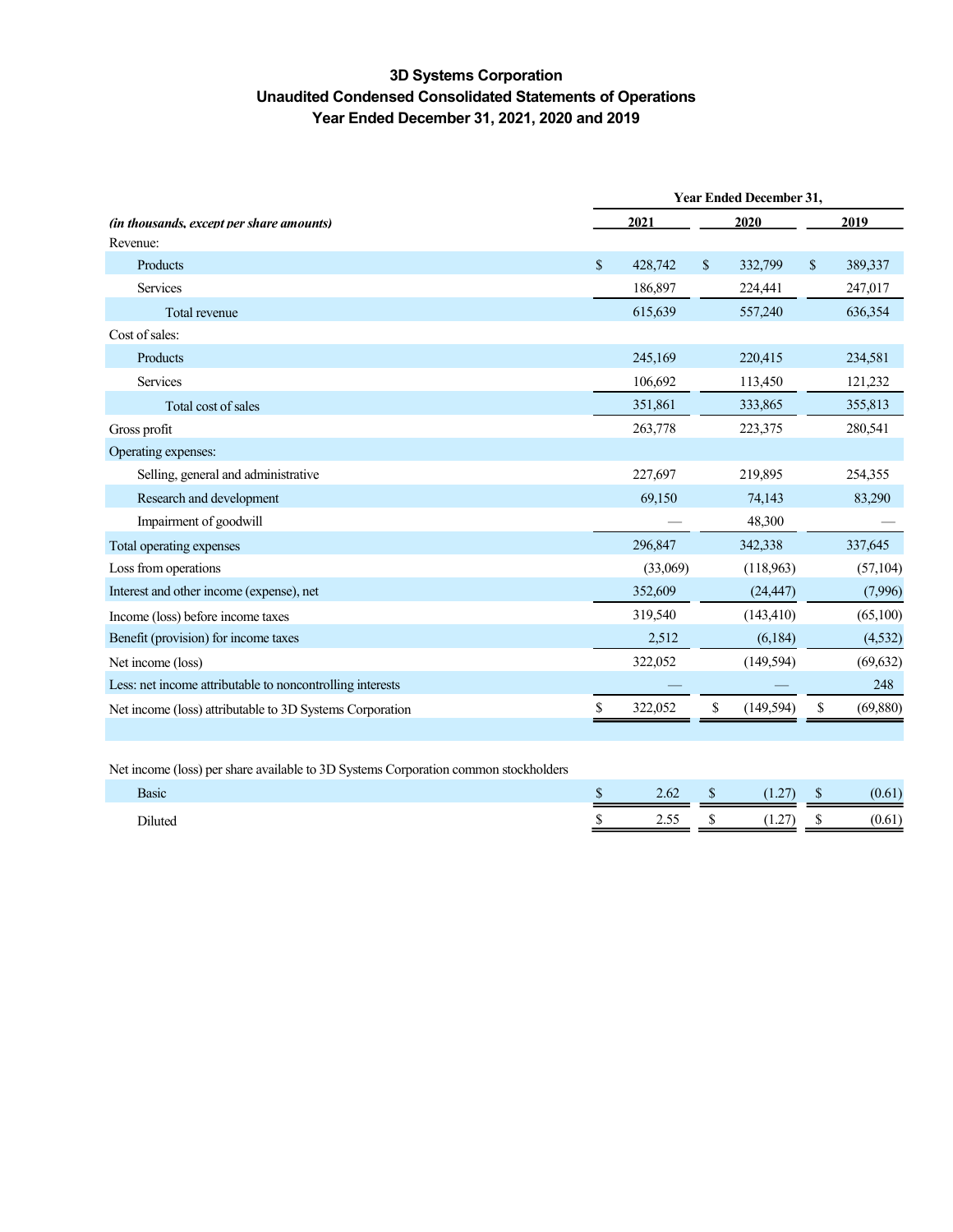# 3D Systems Corporation Unaudited Condensed Consolidated Statements of Operations Quarter Ended December 31, 2021 and 2020

|                                                                                     | <b>Quarter Ended December 31,</b> |         |      |           |  |  |
|-------------------------------------------------------------------------------------|-----------------------------------|---------|------|-----------|--|--|
| <i>(in thousands, except per share amounts)</i>                                     |                                   | 2021    | 2020 |           |  |  |
| Revenue:                                                                            |                                   |         |      |           |  |  |
| Products                                                                            | \$                                | 117,572 | \$   | 112,552   |  |  |
| <b>Services</b>                                                                     |                                   | 33,298  |      | 60,101    |  |  |
| Total revenue                                                                       |                                   | 150,870 |      | 172,653   |  |  |
| Cost of sales:                                                                      |                                   |         |      |           |  |  |
| Products                                                                            |                                   | 64,918  |      | 72,465    |  |  |
| Services                                                                            |                                   | 19,734  |      | 27,739    |  |  |
| Total cost of sales                                                                 |                                   | 84,652  |      | 100,204   |  |  |
| Gross profit                                                                        |                                   | 66,218  |      | 72,448    |  |  |
| Operating expenses:                                                                 |                                   |         |      |           |  |  |
| Selling, general and administrative                                                 |                                   | 50,897  |      | 52,682    |  |  |
| Research and development                                                            |                                   | 19,163  |      | 19,036    |  |  |
| Impairment of goodwill                                                              |                                   |         |      |           |  |  |
| Total operating expenses                                                            |                                   | 70,060  |      | 71,718    |  |  |
| Income (loss) from operations                                                       |                                   | (3,842) |      | 731       |  |  |
| Interest and other income (expense), net                                            |                                   | (1,787) |      | (16, 849) |  |  |
| Income (loss) before income taxes                                                   |                                   | (5,629) |      | (16, 118) |  |  |
| Benefit (provision) for income taxes                                                |                                   | (571)   |      | (3,712)   |  |  |
| Net income (loss)                                                                   |                                   | (6,200) |      | (19, 830) |  |  |
| Less: net income attributable to noncontrolling interests                           |                                   |         |      |           |  |  |
| Net income (loss) attributable to 3D Systems Corporation                            | $\mathcal{S}$                     | (6,200) | \$   | (19, 830) |  |  |
|                                                                                     |                                   |         |      |           |  |  |
| Net income (loss) per share available to 3D Systems Corporation common stockholders |                                   |         |      |           |  |  |
| Basic                                                                               | S                                 | (0.05)  | S    | (0.16)    |  |  |
| Diluted                                                                             |                                   | (0.05)  | S    | (0.16)    |  |  |
|                                                                                     |                                   |         |      |           |  |  |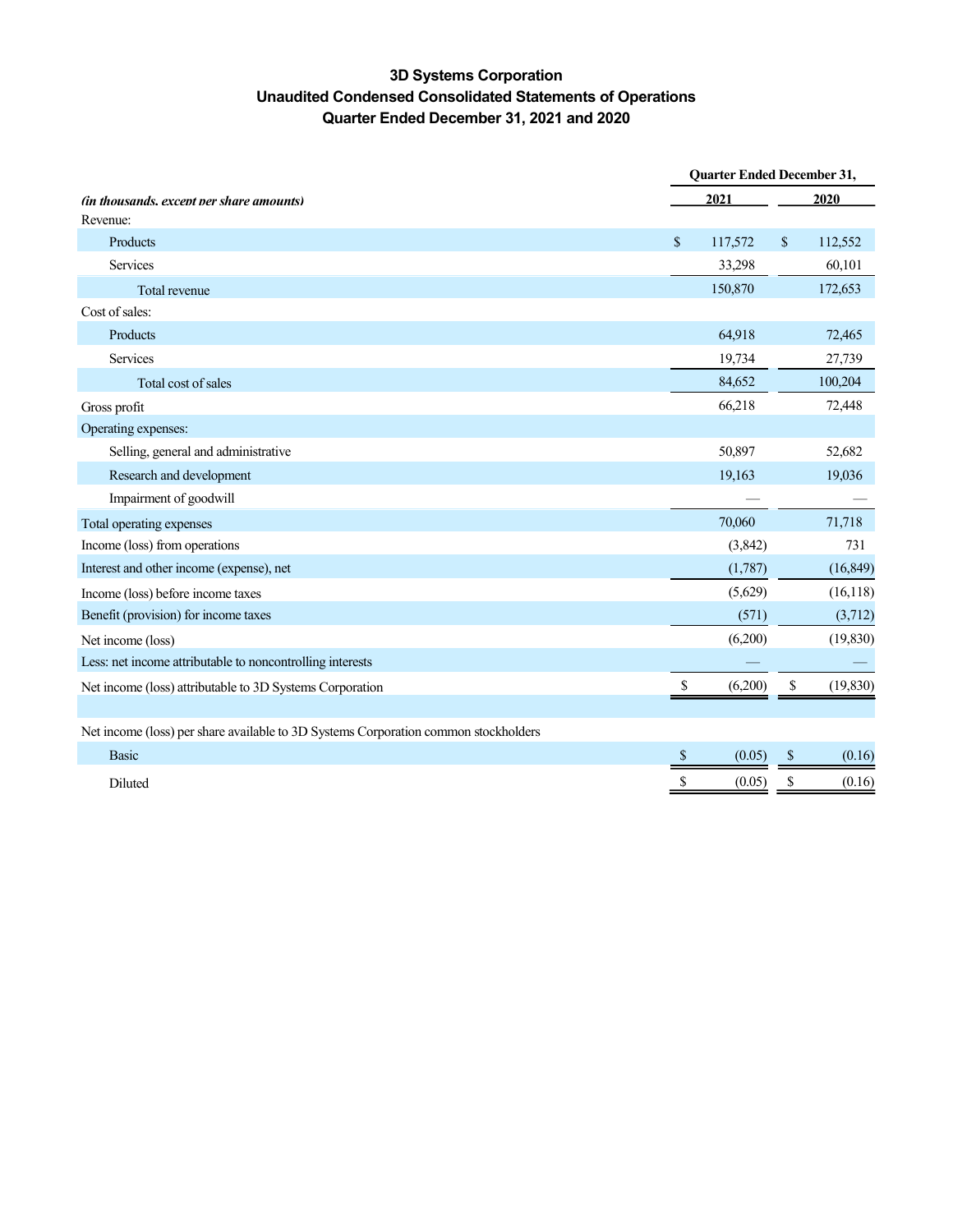## 3D SYSTEMS CORPORATION CONSOLIDATED STATEMENTS OF CASH FLOWS

|                                                                                        |                  |              | <b>Year Ended December 31.</b> |             |           |
|----------------------------------------------------------------------------------------|------------------|--------------|--------------------------------|-------------|-----------|
| <i>(in thousands)</i>                                                                  | 2021             |              | 2020                           |             | 2019      |
| Cash flows from operating activities:                                                  |                  |              |                                |             |           |
| Net income (loss)                                                                      | \$<br>322,052 \$ |              | $(149, 594)$ \$                |             | (69, 632) |
| Adjustments to reconcile net income (loss) to net cash provided by (used in) operating |                  |              |                                |             |           |
| Depreciation and amortization                                                          | 34,623           |              | 44,595                         |             | 50,396    |
| Stock-based compensation                                                               | 55,153           |              | 17,725                         |             | 23,587    |
| Provision for inventory obsolescence and revaluation                                   | (2,909)          |              | 12,373                         |             |           |
| Loss on hedge accounting de-designation and termination                                | 721              |              | 1,235                          |             |           |
| Provision for bad debts                                                                | 232              |              | 457                            |             | 1,308     |
| (Gain) Loss on the disposition of businesses, property, equipment and other assets     | (350, 846)       |              | 5,274                          |             | 2,282     |
| Provision for deferred income taxes and reserve adjustments                            | (11,679)         |              | (1,206)                        |             | (3,354)   |
| Impairment of goodwill and assets                                                      | 1,676            |              | 55,484                         |             | 1,728     |
| Changes in operating accounts:                                                         |                  |              |                                |             |           |
| Accounts receivable                                                                    | (11, 912)        |              | (6,052)                        |             | 15,071    |
| Inventories                                                                            | 7,866            |              | (9,901)                        |             | 18,447    |
| Prepaid expenses and other current assets                                              | (8,106)          |              | (16,218)                       |             | 9,150     |
| Accounts payable                                                                       | 27,159           |              | (6,653)                        |             | (16, 846) |
| Deferred revenue and customer deposits                                                 | (3,325)          |              | 3,231                          |             | 677       |
| Accrued and other liabilities                                                          | (12,389)         |              | 28,286                         |             | (1,346)   |
| All other operating activities                                                         | (169)            |              | 843                            |             | 113       |
| Net cash provided by (used in) operating activities                                    | 48,147           |              | (20, 121)                      |             | 31,581    |
| Cash flows from investing activities:                                                  |                  |              |                                |             |           |
| Purchases of property and equipment                                                    | (18,791)         |              | (13, 643)                      |             | (23,985)  |
| Proceeds from sale of assets and businesses, net of cash                               | 421,485          |              | 1,554                          |             | 1,620     |
| Business acquisitions, net of cash acquired                                            | (139,685)        |              |                                |             |           |
| Other investing activities                                                             | (2,454)          |              | 356                            |             | (2,007)   |
| Net cash provided by (used in) investing activities                                    | 260,555          |              | (11, 733)                      |             | (24, 372) |
| Cash flows from financing activities:                                                  |                  |              |                                |             |           |
| Proceeds from revolving credit facilities                                              |                  |              | 20,000                         |             |           |
| Payments on revolving credit facilities                                                |                  |              | (20,000)                       |             |           |
| Proceeds from borrowings, net                                                          | 460,000          |              |                                |             | 100,000   |
| Debt issuance costs                                                                    | (13, 466)        |              |                                |             |           |
| Repayment of borrowings/long-term debt                                                 | (21,392)         |              | (26, 840)                      |             | (76, 768) |
| Proceeds from issuance of common stock                                                 |                  |              | 24,702                         |             |           |
| Purchase of noncontrolling interest                                                    | (6,300)          |              | (12,500)                       |             | (2,500)   |
| Payments related to net-share settlement of stock-based compensation                   | (12,619)         |              | (5,138)                        |             | (3,194)   |
| Other financing activities                                                             | (423)            |              | 296                            |             | (1,338)   |
| Net cash provided by (used in) financing activities                                    | 405,800          |              | (19,480)                       |             | 16,200    |
| Effect of exchange rate changes on cash, cash equivalents and restricted cash          | (9,243)          |              | 1,428                          |             | 289       |
| Net increase (decrease) in cash. cash equivalents and restricted cash                  | 705,259          |              | (49,906)                       |             | 23,698    |
| Cash, each equivalents and restricted each at the heminning of the neriod a            | 84,711           |              | 134,617                        |             | 110,919   |
| Cash. cash equivalents and restricted cash at the end of the period a                  | \$<br>789,970    | $\mathbb{S}$ | 84,711                         | $\mathbb S$ | 134,617   |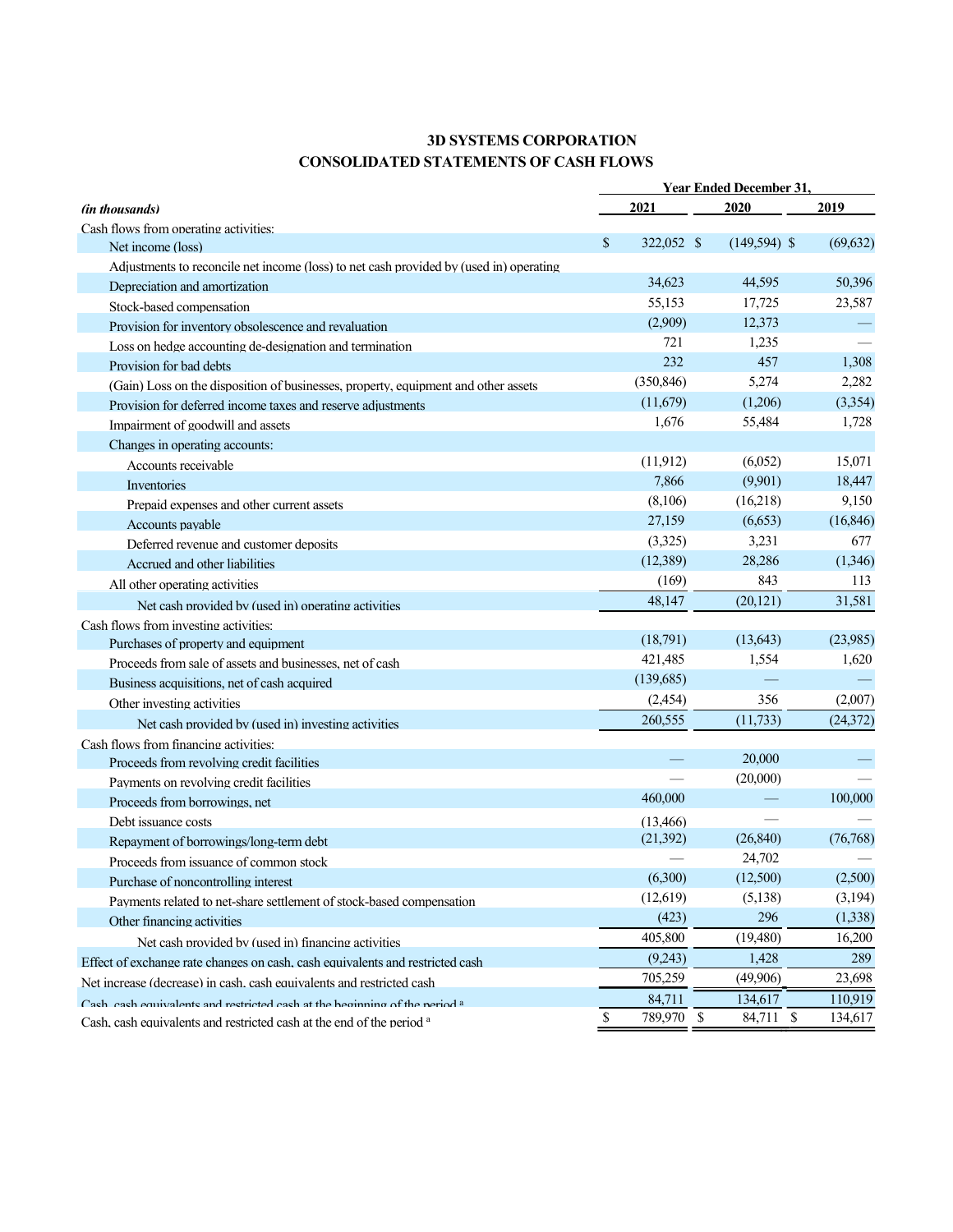#### **Appendix** 3D Systems Corporation Unaudited Reconciliations of GAAP to Non-GAAP Measures Quarter and Year Ended December 31, 2021

Quarter Ended December 31,<sup>(1)</sup> (in millions) 2021 2021 **GAAP** Amortization, stock-based compensation and divestiture & other Legal, acquisition  $-related<sup>(2)</sup>$ Cost optimization plan Product end of Product end of<br>life adjustment Non-GAAP Revenue 5 150.9 \$  $-$  \$  $-$  \$  $-$  \$ 150.9 Gross Profit 66.2  $66.2$   $0.2$   $0.2$   $66.5$ Gross Profit Margin 2008 2008 2009 2009 2009 44.1% 45.9% 44.1% 45.9% 45.9% 45.9% 45.9% 45.9% 45.9% 45.9% 45.9% 45.9% 45.9% 45.9% 45.9% 45.9% 45.9% 45.9% 45.9% 45.9% 45.9% 45.9% 45.9% 46.9% 46.9% 46.9% 46.9% 46.9% 46.9% 46. Operating expenses **70.1** (13.2) (1.1) (1.5) — 54.3 Operating income (loss) (3.8) 13.4 1.1 1.5 0.2 12.3 Interest and other income (expense), net (1.8)  $-$  1.1  $-$  (0.7) Net income (loss) (6.2) 13.4 2.7 1.5 0.2 11.5 Net income (loss) EPS - basic (0.05) 0.11 0.02 0.01 — 0.09 Net income (loss) EPS - diluted **\$** (0.05) \$ 0.10 \$ 0.02 \$ 0.01 \$ — \$ 0.09 Weighted Average Shares - basic 124,874 124,874 Weighted Average Shares - diluted 127,884 127,884 (1)Amounts in table may not foot due to rounding

<sup>(2)</sup>Legal Acquisition and divestiture includes \$.5 million of income tax provision related to divestitures for the three months Ended December 31, 2021.

|                                          |    |             |               |                                                         |    | Year Ended December 31. <sup>(1)</sup>                    |               |                              |              |                                          |              |                 |
|------------------------------------------|----|-------------|---------------|---------------------------------------------------------|----|-----------------------------------------------------------|---------------|------------------------------|--------------|------------------------------------------|--------------|-----------------|
| (in millions)                            |    | 2021        |               |                                                         |    |                                                           |               |                              |              |                                          |              | 2021            |
|                                          |    | <b>GAAP</b> |               | Amortization,<br>stock-based<br>compensation<br>& other |    | Legal,<br>acquisition<br>and divestiture<br>$-related(2)$ |               | Cost<br>optimization<br>plan |              | <b>Product end of</b><br>life adjustment |              | <b>Non-GAAP</b> |
| Revenue                                  | S  | 615.6       | -S            |                                                         | S  | $\overline{\phantom{a}}$                                  | <sup>\$</sup> |                              | <sup>S</sup> |                                          | <sup>S</sup> | 615.6           |
| <b>Gross Profit</b>                      |    | 263.8       |               | 0.5                                                     |    |                                                           |               |                              |              | 0.2                                      |              | 264.5           |
| Gross Profit Margin                      |    | 42.8%       |               |                                                         |    |                                                           |               |                              |              |                                          |              | 43.0%           |
| Operating expenses                       |    | 296.8       |               | (64.4)                                                  |    | (16.3)                                                    |               | (1.4)                        |              |                                          |              | 214.7           |
| Operating income (loss)                  |    | (33.1)      |               | 64.9                                                    |    | 16.3                                                      |               | 1.5                          |              | 0.2                                      |              | 49.8            |
| Interest and other income (expense), net |    | 352.6       |               |                                                         |    | (353.8)                                                   |               |                              |              |                                          |              | (1.3)           |
| Net income (loss)                        |    | 322.1       |               | 64.9                                                    |    | (331.9)                                                   |               | 1.5                          |              | 0.2                                      |              | 56.6            |
| Net income EPS - basic                   |    | 2.62        |               | 0.53                                                    |    | (2.70)                                                    |               | 0.01                         |              |                                          |              | 0.46            |
| Net income EPS - diluted                 | \$ | 2.55        | <sup>\$</sup> | 0.51                                                    | \$ | (2.63)                                                    | \$            | 0.01                         | $\mathbf{s}$ |                                          | S            | 0.45            |
|                                          |    |             |               |                                                         |    |                                                           |               |                              |              |                                          |              |                 |
| Weighted Average Shares - basic          |    | 122,867     |               |                                                         |    |                                                           |               |                              |              |                                          |              | 122,867         |
| Weighted Average Shares - diluted        |    | 126,334     |               |                                                         |    |                                                           |               |                              |              |                                          |              | 126,334         |

(1)Amounts in table may not foot due to rounding

(2)Legal Acquisition and divestiture includes \$5.6 million of income tax provision related to divestitures for the twelve months Ended December 31, 2021.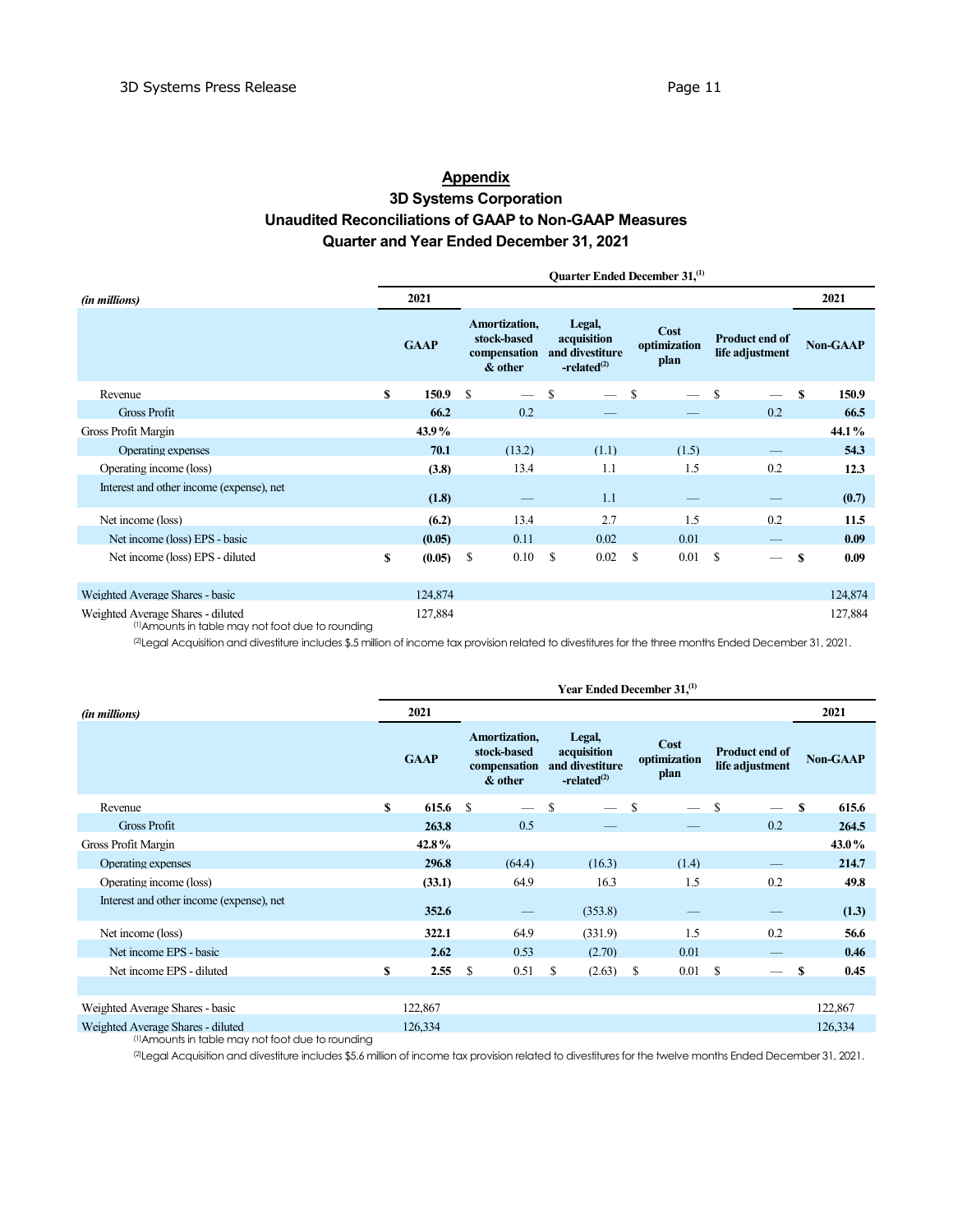# 3D Systems Corporation Unaudited Reconciliations of GAAP to Non-GAAP Measures Quarter and Year Ended December 31, 2020

|                                                                                        |             | Quarter Ended December 31, <sup>(1)</sup> |                                                                                                                                                                                                                                                                                                     |               |       |               |                          |               |  |               |                          |               |                          |          |         |
|----------------------------------------------------------------------------------------|-------------|-------------------------------------------|-----------------------------------------------------------------------------------------------------------------------------------------------------------------------------------------------------------------------------------------------------------------------------------------------------|---------------|-------|---------------|--------------------------|---------------|--|---------------|--------------------------|---------------|--------------------------|----------|---------|
| (in millions)                                                                          | 2020        |                                           |                                                                                                                                                                                                                                                                                                     |               |       |               |                          |               |  |               |                          |               |                          |          | 2020    |
|                                                                                        | <b>GAAP</b> |                                           | Legal,<br>Amortization,<br><b>Impairment</b><br><b>Product end</b><br>Cost<br>acquisition<br>stock-based<br><b>Goodwill</b><br>of cost-<br>of life<br>optimization<br>and<br>impairment<br>method<br>compensation<br>divestiture -<br>adjustment<br>plan<br>& other<br>investments<br>related $(1)$ |               |       |               | <b>Non-GAAP</b>          |               |  |               |                          |               |                          |          |         |
| Revenue                                                                                | 172.7<br>S. | <sup>\$</sup>                             | $\overline{\phantom{a}}$                                                                                                                                                                                                                                                                            | \$            |       | <sup>\$</sup> | $\overline{\phantom{0}}$ | <sup>\$</sup> |  | -S            | $\overline{\phantom{0}}$ | -S            | $\overline{\phantom{a}}$ | <b>S</b> | 172.7   |
| <b>Gross Profit</b>                                                                    | 72.4        |                                           | 0.1                                                                                                                                                                                                                                                                                                 |               | 0.1   |               | 1.5                      |               |  |               |                          |               |                          |          | 74.1    |
| Gross Profit Margin                                                                    | 42.0 $%$    |                                           |                                                                                                                                                                                                                                                                                                     |               |       |               |                          |               |  |               |                          |               |                          |          | 42.9 %  |
| Operating expenses                                                                     | 71.7        |                                           | (4.0)                                                                                                                                                                                                                                                                                               |               | (3.7) |               | (6.0)                    |               |  |               |                          |               |                          |          | 58.0    |
| Operating income (loss)                                                                | 0.7         |                                           | 4.1                                                                                                                                                                                                                                                                                                 |               | 3.8   |               | 7.6                      |               |  |               |                          |               |                          |          | 16.1    |
| Interest and other income (expense), net                                               | (16.8)      |                                           | 1.0                                                                                                                                                                                                                                                                                                 |               | 14.0  |               |                          |               |  |               |                          |               |                          |          | (1.8)   |
| Net income (loss)                                                                      | (19.8)      |                                           | 5.1                                                                                                                                                                                                                                                                                                 |               | 17.8  |               | 7.6                      |               |  |               |                          |               |                          |          | 10.6    |
| Net income (loss) EPS - basic                                                          | (0.16)      |                                           | 0.04                                                                                                                                                                                                                                                                                                |               | 0.15  |               | 0.06                     |               |  |               |                          |               |                          |          | 0.09    |
| Net income (loss) EPS - diluted                                                        | \$ (0.16)   | <sup>\$</sup>                             | 0.04                                                                                                                                                                                                                                                                                                | <sup>\$</sup> | 0.15  | \$            | 0.06                     | $\mathbf{s}$  |  | <sup>\$</sup> |                          | <sup>\$</sup> |                          | S        | 0.09    |
|                                                                                        |             |                                           |                                                                                                                                                                                                                                                                                                     |               |       |               |                          |               |  |               |                          |               |                          |          |         |
| Weighted Average Shares - basic                                                        | 121,638     |                                           |                                                                                                                                                                                                                                                                                                     |               |       |               |                          |               |  |               |                          |               |                          |          | 121,638 |
| Weighted Average Shares - diluted<br>(1) Amounts in table may not foot due to rounding | 121,638     |                                           |                                                                                                                                                                                                                                                                                                     |               |       |               |                          |               |  |               |                          |               |                          |          | 121,638 |

(1)Amounts in table may not foot due to rounding

|                                          | Year Ended December 31, <sup>(1)</sup> |                                                         |                                                                |                              |                                                        |                                             |                               |                 |  |  |  |  |
|------------------------------------------|----------------------------------------|---------------------------------------------------------|----------------------------------------------------------------|------------------------------|--------------------------------------------------------|---------------------------------------------|-------------------------------|-----------------|--|--|--|--|
| (in millions)                            | 2020                                   |                                                         |                                                                |                              |                                                        |                                             |                               | 2020            |  |  |  |  |
|                                          | <b>GAAP</b>                            | Amortization,<br>stock-based<br>compensation<br>& other | Legal,<br>acquisition<br>and<br>divestiture -<br>related $(1)$ | Cost<br>optimization<br>plan | <b>Impairment</b><br>of cost-<br>method<br>investments | <b>Product end</b><br>of life<br>adjustment | <b>Goodwill</b><br>impairment | <b>Non-GAAP</b> |  |  |  |  |
| Revenue                                  | \$557.2                                | \$.                                                     | S                                                              | $\mathbb{S}$                 | S                                                      | S                                           | <sup>\$</sup>                 | S<br>557.2      |  |  |  |  |
| <b>Gross Profit</b>                      | 223.4                                  | 0.4                                                     | 0.4                                                            | 2.2                          |                                                        | 10.9                                        |                               | 237.2           |  |  |  |  |
| <b>Gross Profit Margin</b>               | 40.1 %                                 |                                                         |                                                                |                              |                                                        |                                             |                               | 42.6 %          |  |  |  |  |
| Operating expenses                       | 342.3                                  | (33.0)                                                  | (4.1)                                                          | (20.0)                       |                                                        |                                             | (48.3)                        | 236.9           |  |  |  |  |
| Operating income (loss)                  | (119.0)                                | 33.4                                                    | 4.5                                                            | 22.3                         |                                                        | 10.9                                        | 48.3                          | 0.3             |  |  |  |  |
| Interest and other income (expense), net | (24.4)                                 | 1.0                                                     | 14.1                                                           |                              | 2.2                                                    |                                             |                               | (7.2)           |  |  |  |  |
| Net income (loss)                        | (149.6)                                | 34.4                                                    | 18.6                                                           | 22.3                         | 2.2                                                    | 10.9                                        | 48.3                          | (13.1)          |  |  |  |  |
| Net (loss) EPS - basic                   | (1.27)                                 | 0.29                                                    | 0.16                                                           | 0.19                         | 0.02                                                   | 0.09                                        | 0.41                          | (0.11)          |  |  |  |  |
| Net (loss) EPS - diluted                 | \$(1.27)                               | \$<br>0.29                                              | \$<br>0.16                                                     | S<br>0.19                    | \$<br>0.02                                             | 0.09<br>S                                   | \$<br>0.41                    | (0.11)<br>S     |  |  |  |  |
|                                          |                                        |                                                         |                                                                |                              |                                                        |                                             |                               |                 |  |  |  |  |
| Weighted Average Shares - basic          | 117,579                                |                                                         |                                                                |                              |                                                        |                                             |                               | 117,579         |  |  |  |  |
| Weighted Average Shares - diluted        | 117,579                                |                                                         |                                                                |                              |                                                        |                                             |                               | 117,579         |  |  |  |  |

(1)Amounts in table may not foot due to rounding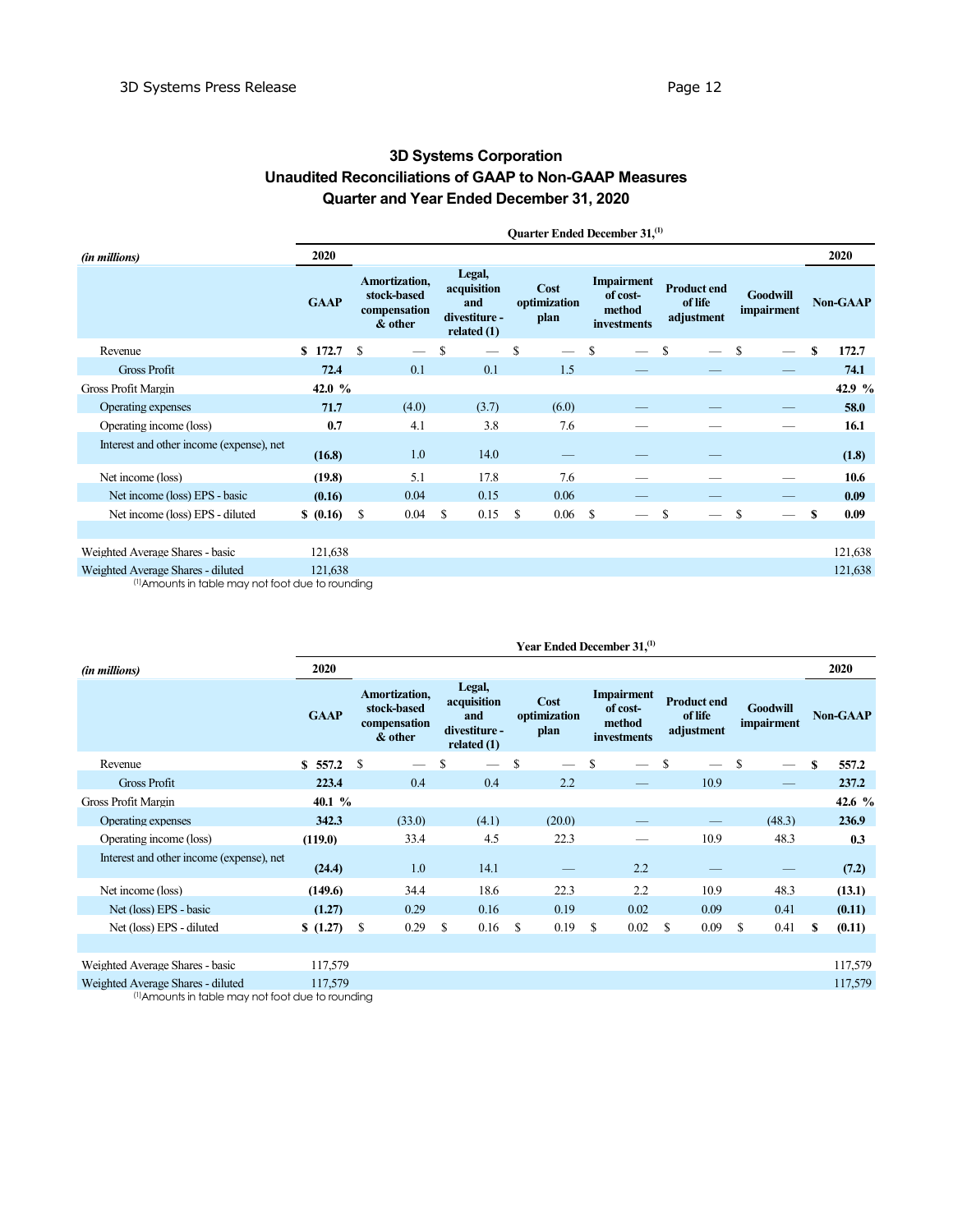# 3D Systems Corporation Non-GAAP Operating Income to Adjusted EBITDA Reconciliation Quarter and Year Ended December 31, 2021 and 2020

|                           | <b>Ouarter Ended December 31, (1)</b> |               | Year Ended December 31, <sup>(1)</sup> |    |          |    |         |
|---------------------------|---------------------------------------|---------------|----------------------------------------|----|----------|----|---------|
|                           | 2021                                  |               | 2020                                   |    | 2021     |    | 2020    |
| Revenue                   | 150.9                                 | S             | 172.7                                  | \$ | 615.6    | \$ | 557.2   |
| Non-GAAP Operating Income | 12.3                                  |               | 16.1                                   |    | 49.8     |    | 0.3     |
| Depreciation              | 5.6                                   |               | 6.8                                    |    | 24.3     |    | 28.4    |
| <b>Adjusted EBITDA</b>    | \$<br>17.9                            | <sup>\$</sup> | 22.9                                   | \$ | 74.1     | \$ | 28.7    |
| Adjusted EBITDA Margin    | 11.8 $%$                              |               | $13.3\%$                               |    | 12.0 $%$ |    | 5.2 $%$ |

(1)Amounts in table may not foot due to rounding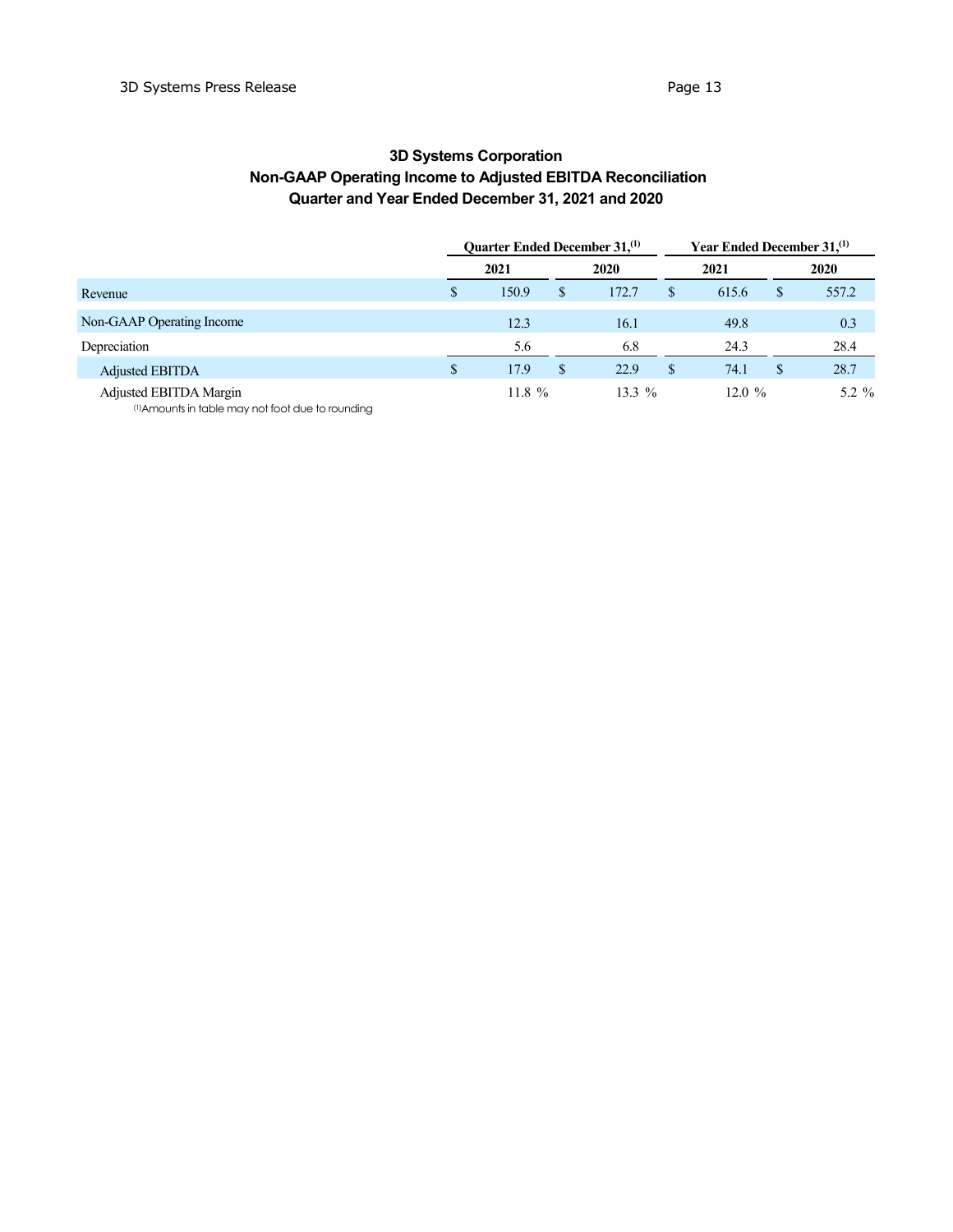# 3D Systems Corporation Unaudited Reconciliation of Prior Years Revenue Excluding Divestitures (non-GAAP) 2019, 2020 and 2021 by Quarter

|                                       | 2019         |                              |               |         |               |              |               |             |                    |              |  |
|---------------------------------------|--------------|------------------------------|---------------|---------|---------------|--------------|---------------|-------------|--------------------|--------------|--|
|                                       |              | Quarter Ended <sup>(1)</sup> |               |         |               |              |               |             |                    |              |  |
| <i>(in millions)</i>                  |              | March 31                     |               | June 30 |               | September 30 |               | December 31 |                    | <b>Total</b> |  |
| <b>Revenue</b>                        |              |                              |               |         |               |              |               |             |                    |              |  |
| Healthcare                            | \$           | 56.7                         | -S            | 63.2    | \$            | 61.4         | <sup>\$</sup> | 63.3        | \$                 | 244.5        |  |
| Industrial                            |              | 96.6                         |               | 95.4    |               | 94.9         |               | 105.0       |                    | 391.9        |  |
| <b>Total Revenue</b>                  | S            | 153.3                        | -S            | 158.6   | <b>S</b>      | 156.2        | S             | 168.2       | -S                 | 636.3        |  |
|                                       |              |                              |               |         |               |              |               |             |                    |              |  |
| <b>Revenue From Divestitures:</b>     |              |                              |               |         |               |              |               |             |                    |              |  |
| Healthcare                            | $\mathbf S$  | 11.6                         | $\mathcal{S}$ | 12.4    | <sup>\$</sup> | 14.1         | $\mathbb{S}$  | 15.1        | $\mathbf{\hat{s}}$ | 53.2         |  |
| Industrial                            |              | 29.1                         |               | 30.2    |               | 29.4         |               | 29.4        |                    | 118.1        |  |
| <b>Total Revenue</b>                  | $\mathbf{s}$ | 40.7                         | $\mathbf{s}$  | 42.6    | $\mathbf{s}$  | 43.5         | <b>S</b>      | 44.5        | $\mathbf{s}$       | 171.1        |  |
|                                       |              |                              |               |         |               |              |               |             |                    |              |  |
| <b>Total Revenue (Excl. Divest.):</b> |              |                              |               |         |               |              |               |             |                    |              |  |
| Healthcare                            | \$           | 45.1                         | <sup>\$</sup> | 50.8    | <sup>\$</sup> | 47.3         | <sup>\$</sup> | 48.2        | <sup>\$</sup>      | 191.3        |  |
| Industrial                            |              | 67.5                         |               | 65.2    |               | 65.5         |               | 75.6        |                    | 273.8        |  |
| <b>Total Revenue (Excl. Divest.):</b> | S            | 112.6                        | S             | 116.0   | S             | 112.7        | S             | 123.8       | S                  | 465.1        |  |

(1)Amounts in table may not foot due to rounding

|                                       | 2020         |                                     |              |        |               |        |                    |                    |          |              |  |  |  |
|---------------------------------------|--------------|-------------------------------------|--------------|--------|---------------|--------|--------------------|--------------------|----------|--------------|--|--|--|
|                                       |              | <b>Ouarter Ended</b> <sup>(1)</sup> |              |        |               |        |                    |                    |          |              |  |  |  |
| <i>(in millions)</i>                  | March 31     |                                     | June 30      |        | September 30  |        | December 31        |                    |          | <b>Total</b> |  |  |  |
| <b>Revenue</b>                        |              |                                     |              |        |               |        |                    |                    |          |              |  |  |  |
| Healthcare                            | \$           | 52.3                                | \$           | 49.1   | \$            | 59.5   | <sup>\$</sup>      | 85.5 S             |          | 246.4        |  |  |  |
| Industrial                            |              | 83.3                                |              | 63.6   |               | 76.7   |                    | 87.1               |          | 310.8        |  |  |  |
| <b>Total Revenue</b>                  | \$           | 135.6                               | S            | 112.8  | S             | 136.2  | S                  | 172.7              | <b>S</b> | 557.2        |  |  |  |
|                                       |              |                                     |              |        |               |        |                    |                    |          |              |  |  |  |
| <b>Revenue From Divestitures:</b>     |              |                                     |              |        |               |        |                    |                    |          |              |  |  |  |
| Healthcare                            | $\mathbb{S}$ | 12.2                                | $\mathbf S$  | 11.7   | <sup>\$</sup> | 11.9   | $\mathbf{\hat{s}}$ | 14.6 $\frac{1}{2}$ |          | 50.5         |  |  |  |
| Industrial                            |              | 24.8                                |              | 21.1   |               | 23.6   |                    | 24.6               |          | 94.1         |  |  |  |
| <b>Total Revenue</b>                  | $\mathbf{s}$ | <b>37.0</b>                         | $\mathbf{s}$ | 32.8   | $\mathbf{s}$  | 35.5   | \$                 | 39.2 S             |          | 144.6        |  |  |  |
|                                       |              |                                     |              |        |               |        |                    |                    |          |              |  |  |  |
| <b>Total Revenue (Excl. Divest.):</b> |              |                                     |              |        |               |        |                    |                    |          |              |  |  |  |
| Healthcare                            |              | \$40.1                              |              | \$37.4 |               | \$47.6 |                    | $$70.9$ \$         |          | 195.9        |  |  |  |
| Industrial                            |              | 58.6                                |              | 42.6   |               | 53.1   |                    | 62.5               |          | 216.7        |  |  |  |
| <b>Total Revenue (Excl. Divest.):</b> | \$           | 98.6                                | S            | 80.0   | \$            | 100.6  | \$                 | 133.4              | S        | 412.6        |  |  |  |

(1)Amounts in table may not foot due to rounding